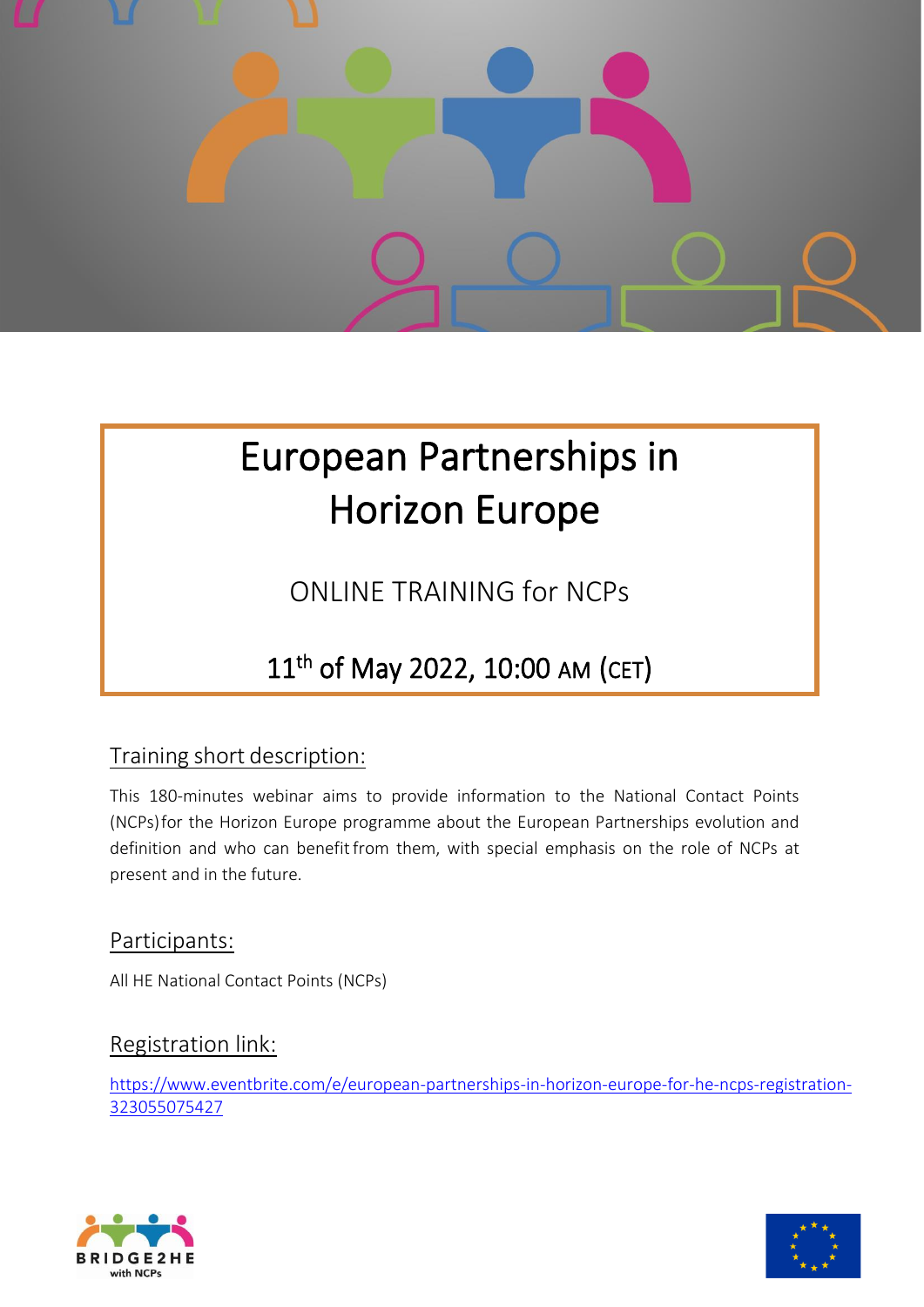## AGENDA

| <b>SESSION</b><br>$(10.00 -$<br>11.00)                     | 1 <sub>h</sub> | <b>WHAT IS A EUROPEAN PARTNERSHIP?</b><br>The evolution of the Partnerships in the EU Framework Programmes -<br>Marco Falzetti, APRE<br>Context and definitions in Horizon Europe - Marco Franza, European<br>٠<br>Commission<br>How the EC will monitoring the EPs: instruments and tools $-$ Marco<br>Franza, European Commission  |
|------------------------------------------------------------|----------------|--------------------------------------------------------------------------------------------------------------------------------------------------------------------------------------------------------------------------------------------------------------------------------------------------------------------------------------|
|                                                            | 30'            | <b>CO- FUNDED PARTNERSHIPS</b><br>L&F introduction - Ingrid LY-KY, Ministère de l'enseignement supérieur,<br>de la recherche et de l'innovation<br>2 national representatives of co-fund partnerships implementation<br>(Focus: Health & Food areas)                                                                                 |
| <b>Session</b><br>$\boldsymbol{H}$<br>$(11.00 -$<br>12.45) | 40'            | <b>INSTITUTIONALISED PARTNERSHIPS</b><br>L&F introduction - Ingrid LY-KY, Ministère de l'enseignement supérieur,<br>de la recherche et de l'innovation<br>KDT Key Digital Technologies - Yves Gigase, KTD JU<br>IHI Innovative Health Initiative - Hugh Laverty, IHI JU<br>CBE Circular Bio-based Europe - Virginia Puzzolo, CBEU JU |
|                                                            | 40'            | <b>CO-PROGRAMMED PARTNERSHIPS</b><br>L&F introduction - Ingrid LY-KY, Ministère de l'enseignement supérieur,<br>٠<br>de la recherche et de l'innovation<br>EOSC - Marialuisa Lavitrano, EOSC secretariat<br>Artificial Intelligence, Data and Robotics - Marina Bill, ADRA<br>Made in Europe - Giulia Altibani, EFFRA<br>п           |
|                                                            | 30'            | THE NCP's ROLE for the EP. What do you need for doing a good job?<br>Interactive discussion among NCPs                                                                                                                                                                                                                               |